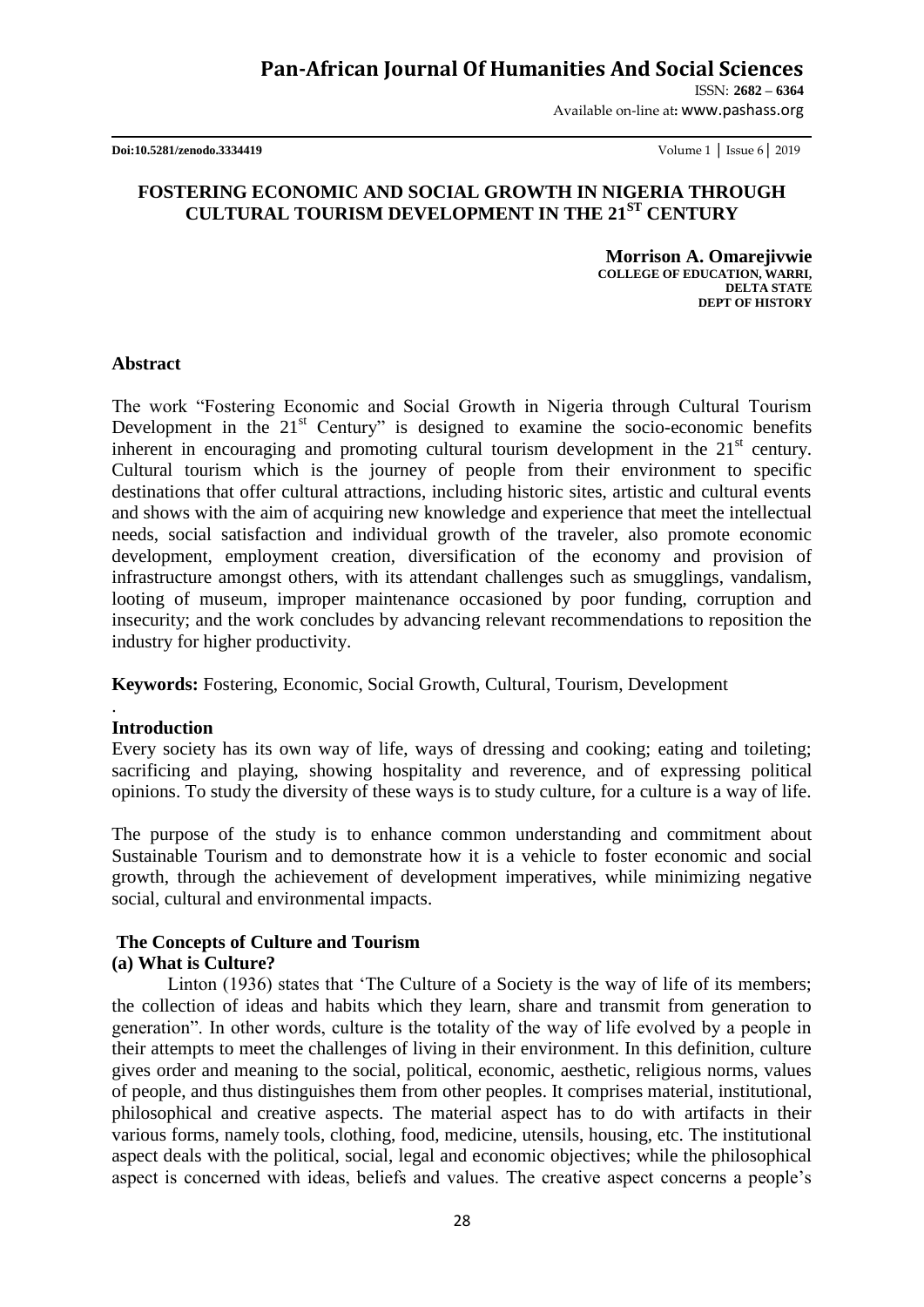Available on-line at**:** www.pashass.org

innovativeness in literature (oral or written) their visual and performing arts, and their scientific and technological endeavours. Culture is also related to the values of a society in terms of the society"s conception of what is right or wrong (moral values), what is ugly or beautiful (aesthetic values). Okumagba, P; Arisi, R and Nwaezeapu, C. (1997).

The strategies for national development would thus depend on the understanding of culture, the adaptation of its elements for political, educational and economic development as well as the utilization of its strengths for social integration and development.

Generally, culture is defined by Ojo (2009) as a total way of life of a people. It is a legacy an individual acquires from a group. Culture is a sum total of all that has spontaneously arisen for an advancement of a material life and as an expression of both spiritual and moral aspects of life.

This includes, all social interaction, art, literature, science and technology. Culture comprises languages, habits, ideas, customs, norms, social organizations, inherited artifacts, morals, knowledge, implements, government and trade. It includes ways of building houses, ways of dressing, types of food, ways of worship, marriage, family, kinship, inheritance, sports, crafts and occupation.

### **(b) What is Tourism?**

The online English dictionary defines tourism as the act of travelling or sightseeing, particularly away from one's home. Wikipedia (2014) explained that, travelling is one effective ways to see the world, experience new cultures and meet new people at the same time. For many tourists, however, travelling accomplishes many other purposes that do not have relationship with the joy of visiting a new place. This is why, there are many different types of tourism that explain why tourists choose a particular destination and things that they expect to do when they are there.

The likes of Donald (2013), Richards (2013) and Dorothy (2014) identified the following types of tourism.

(i) Cultural tourism (ii) Religious tourism (iii) Recreation tourism (iv) Nature tourism (v) Pleasure tourism (vi) Sport tourism and (vii) Adventure tourism. Others are (viii) Medical or health tourism (ix) Sex tourism and business tourism amongst others. We shall examine some of them briefly.

- i. **Cultural Tourism:** If the objective of one's visit to a particular place is to know its history and culture, then this type of tourism is known as cultural tourism. Tourists may visit different landmarks of a particular country or they may simply opt to, focus on just one area. They may also attend festivals and ceremonies in order to gain a better understanding of the people, their beliefs and their practices.
- ii. **Religious Tourism:** This is the type of tourism where people go to a religious location or locations to follow the footsteps of their founder or to attend a religious ceremony. Christians (Catholics, Anglican, Pentecostals, etc) for example, go on pilgrimages in the Holy Land in Israel to experience the parts where Jesus walked. The Muslims on their part, embark on pilgrimages to the Holy Land of Mecca in Saudi Arabia to experience where prophet Mohammed lived and did his works.
- iii. **Recreation Tourism:** Perhaps the most common type of tourism is what most people associate with travelling. This is when people go to a place that is very different from their regular day  $-$  to  $-$  day life to relax and have fun. Beaches, theme parks and camp ground are often the most common places frequented by recreational tourists.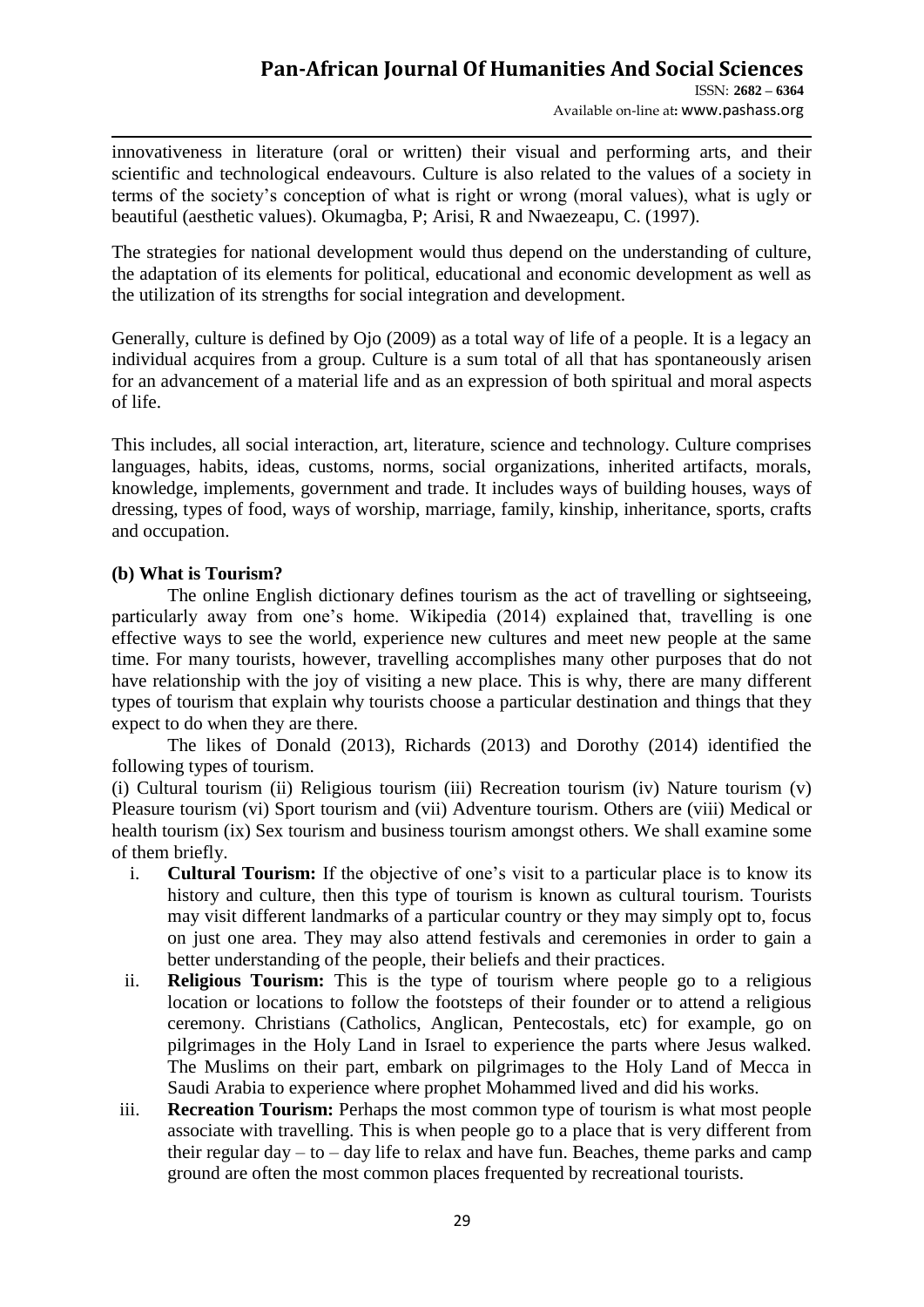Available on-line at**:** www.pashass.org

- iv. **Nature Tourism:** For tourists who want to see wild life or bask in the joy of just being in the midst of nature, nature tourism is the answer. Ecotourism and nature treks are all part of this kind of tourism. Bird watching, for example, is one activity that nature tourists are fond of doing. What marks this kind of tourism is that, it is environmentally responsible, has low impact and advantageous to the local community.
- v. **Pleasure Tourism:** Many today are stressed out in the corporate rat race and in need of rejuvenation. Thus, they go on trips that refresh their souls and spirits. This is called pleasure tourism and usually includes yoga workshops and detox vacation, among others.
- vi. **Sports Tourism:** It has however been noted that other who are stressed out, de-stress by engaging in a particular sports. Sports tourism therefore implies a situation where travelers here target places which are known for a particular sporting facility. Skinning for example, is a type of sports tourism. Also included in this category are those who travel to a destination to experience a sports spectacle. Such as Olympics, FIFA world cup and others.

It should be noted that there are no strict delineations when tourists go on trips. These kinds of tourism often overlap, so it is not unusual for travelers to experience more than one type of tourism in one vacation.

## **1.3. An overview of Cultural Tourism Services**

Cultural tourism as earlier stated, is the journey of people to specific destinations that offer cultural attractions, including historic sites and artistic and cultural events and shows with the aim of acquiring new knowledge and experience that meet the intellectual needs and individual growth of the traveler. Wikipedia (2014).

Wikipedia (2014) wrote that, tourism and travel related services includes services provided by hotels and restaurants (including catering) travel agencies and tour operator services, tourist guide services and other related services. One of the most crucial aspect of international tourism, is the cross-border movement of consumers. We may consider some of the cultural tourism- services in details

- 1. **Hotel Services**: Typically, the basic hotel services include, Reception of guests, Room service, food and drink service, including restaurant service, laundry service, swimming pool service, car wash service and security service. For example, in the family hotel, clients are offered services of child care and game rooms. In the hotel for the newlyweds, there is a special service for weddings. Then those on honey moon are also specially treated as served.
- 2. **Eatery/Restaurant Services:** This is another vital area in cultural tourism services. For a memorable meal, the quality of the service is something that guest often remember as much as the food and drink served. That means, restaurants servers must show extensive knowledge of all types of cuisine and dishes, especially the ingredients and cooking style of the dishes on an a la carte menu. They will need to know and understand the methods of preparation and serving along with the tools used. Regardless of whether it is a self-service cafeteria or a five star hotel restaurant, good manners, a smart appearance, and impeccable personal hygiene are equally essential.
- 3. **Rendering of Catering Services:** Caterers could be recruited and detailed to cook and supply food to tourists in a specific location where there may be no hotels and restaurants. Tourism requires catering services a great deal. A caterer is someone who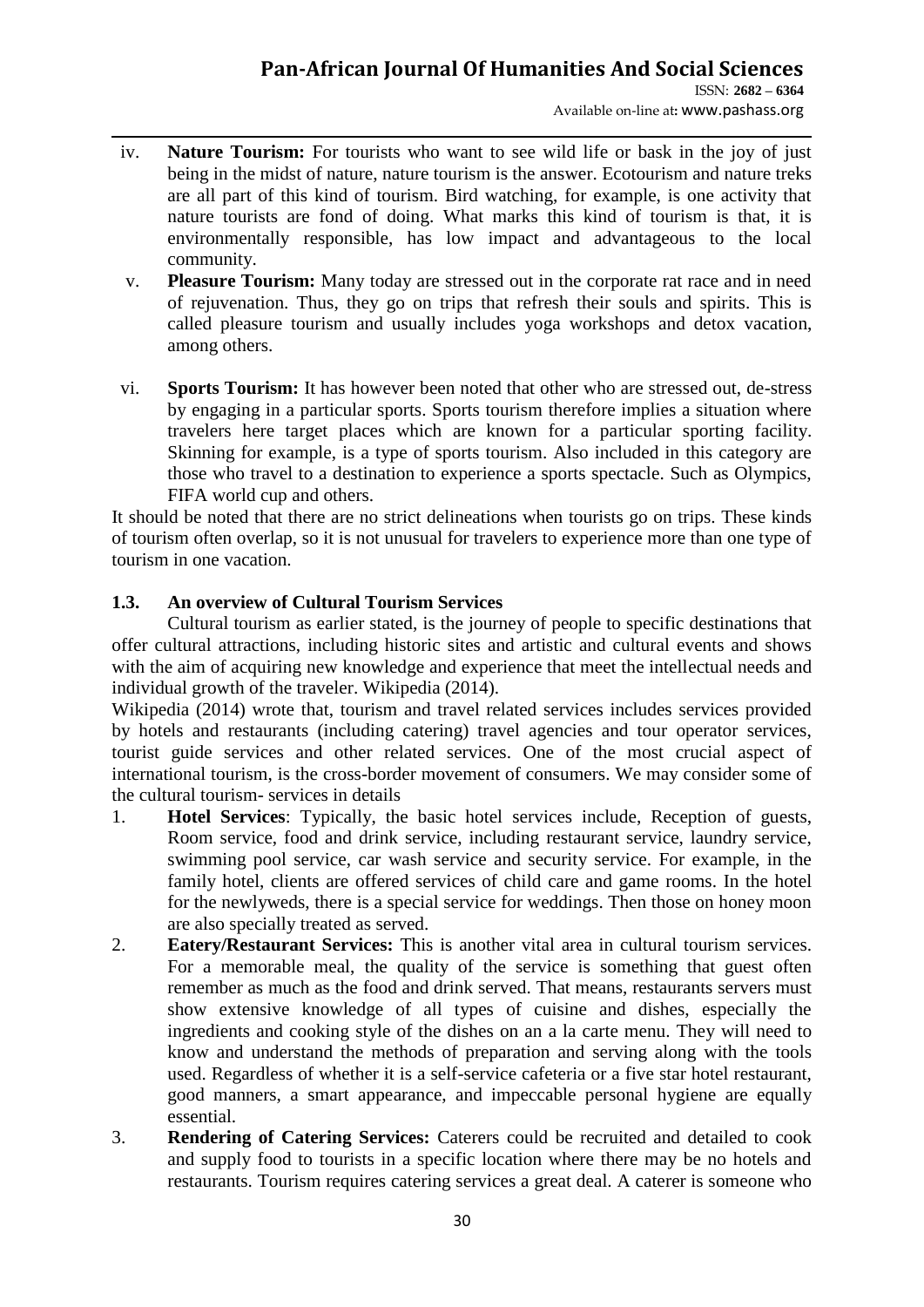Available on-line at**:** www.pashass.org

arranges the delivery, preparation and presentation of food for clients. If one has ever attended a bridal shower, fund raising event, rehearsal dinner, wedding reception or a relaxation bar that had beautifully prepared and presented food, chances are that the event was catered. Such atmosphere also serves as learning ground to tourists.

- 4. **Travel Agencies and Tour Operators Services:** This is another major services requires in cultural tourism. Before a special tour could be undertaken some, basic arrangement are required, and this is done typically by travel agents. The travel agents arrange travel for business and vacation customers, book reservations for travel hotels, rental cars, and special events, such as tours and excursions. Tell clients about what their trip will be like, including giving details on required documents, such as passports or visas. They also arrange for flight ticket as the case may be, It means they arrange travel services from suppliers such as airlines, steamship companies, railways, bus companies, car rentals firms, hotels and sightseeing operators.
- 5. **Tour Guide Services:** Tour guides are referred to as tourist guides in some country. A tour guide is a person who guides the visitors in the language of their choice. He leads a group of people around the museum, town and important venue. Guides are representative of the cities for which they are qualified and they interpret the culture and heritage of the area, Guide helps travelers to understand the culture of the region and the ways of life of its inhabitants. On one hand, their role is to promote the cultural and natural heritage, and on other hand, making the visitors aware of its importance.

Guide provides full information about the features and history of the location, as the importance of places is known by the guide. He will educate and narrates to you all the local stories, history and culture as well as the location one has visited. The importance is placed on the guide"s knowledge, he will try his best to explain to you in language you know. While travelling to next location, guide entertain you and gives you relevant information about the place where you will land up next.

### **Motivating Factors Responsible For Cultural Tourism**

So many reasons have been advanced for why people embark on cultural tourism. Some of these reasons are chronicled as followed:

- 1. **Education and learning**: Looking at the specific motivations for visits to cultural attractions , it is clear in the words of Richards (2013) that the desire to be educated and learn continues to be the most important reason for cultural tourists to travel. The scholar added that, almost 70% of visitors agreed with the statement on interaction that "I want to learn new things". Cultural tourists are particularly keen to learn about the history and local culture of the places they visit.
- 2. **Relaxation:** Although education and learning constitute the prime factor, the leisure function of cultural attractions cannot be overloaded. Therefore, relaxation according to Richard (2013) takes 64% of the reasons for embarking on cultural tourism, but it should however been noted "post modern" style of tourism is characterized by cultural "Omnivores" that is tourists who move easily between culture, tourism and leisure (relaxation) in their consumption patterns.
- 3. **Entertainment:** One of the central idea of tourism is entertainment. After being educated about the history and culture of the places visited, the tourists will now be properly relaxed to enjoy other features of the places such as food, drinks and their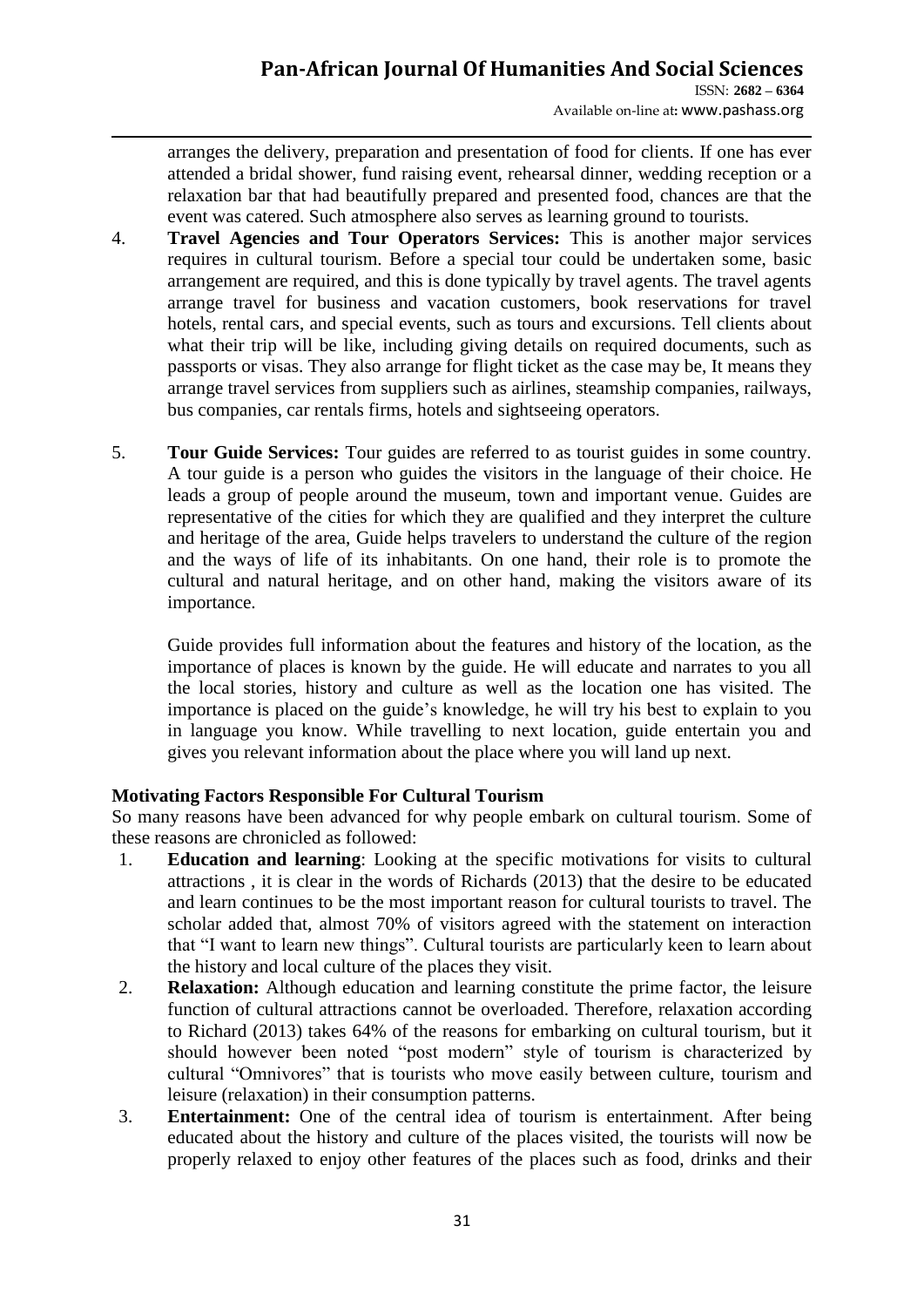local delicacies. The new stage of the leisure is the entertainment, such as the performing arts like music and dance as well as their festivals.

4. **Atmosphere and Destination:** Another important consideration is the role of the "atmosphere" in stimulating people to visit a particular attraction or destination. Over 60% of the visitors according to Richard (2013) indicated that "atmosphere" was an important motivation for their visit. This proportion increased to nearly 70% for cultural tourists. This supports the argument put forward by Goedhart (1997), that the choice of a cultural destination often depends on a combination of the cultural attractions available and the perceived atmosphere of the place.

For example, in Europe cultural tourism consumption is dominated by the built environment, such as museums and monuments. Museums are undoubtedly the most popular form of cultural attraction for cultural tourists in Europe. Richard (2013) writing about his experience and his team during their stay in a research location in Europe in one of their field work, stated that in your 2000, more than 50% of the tourist visited a museum, 41% visited monuments and 20% visited galleries.

### **The Benefits of Cultural Tourism Services to Nigerians and Africans**

Karsims (2013) Kasozi (2013) and Donald (2014) identified the following as the benefits of cultural tourism to the Africans.

1. **Economic Development and Poverty Alleviation**: Tourism is great not just for individual travelers, but it boost local economies. Primarily, it is a fantastic source of income, because it is money that wouldn"t have been earned if the tourists are not there, by this, poverty is alleviated.

Tourism also allows wealth to be injected into a community in a variety of ways. The great benefits of this industry is that, it is extremely labour intensive and many of the businesses are micro-operators. This means every dollars coming into the industry is felt quickly by business owners and staff, and is directly related to a boost in local spending. This will no doubt boost local economies as well as national economy, through the logistics of visas, tickets and car hiring services.

- 2. **Employment Creation:** One of the easiest advantages to identify is the employment creation and jobs that tourism brings. This ranges from directly influenced positions like tour guides, hotel staff, coach services and restaurants. What is great about all these businesses is that they do not only pay wages to their staff, but source goods and products locally, giving a boost to local industries. What is great about tourism is that, the supporting industries like retail and food production also benefit.
	- 3. **Increased Spending in the Local Community:** This comes in twofold. First you have the money that is spent directly by tourists in the economy. Not just on tourism, but there are a huge range of basic human requirements that need to be purchased, like food, clothing, hairdressing, medical services, and transportation needs that all need to be filled, along with souvenirs and amusements. In its own way, tourism supports global trade.

In addition to what is spent by tourists, the tourism dollars that are earned, by both businesses and individuals is often re-injected into the local economy. So more money is being earned locally, which is then spent in the local economy as well. This is why tourism revenues are often referred to as having a multiplier effect, because a large percentage of every tourist dollar earned is reintroduced back into the economy, again and again. This is the multiplier effect. Ultimately, the more tourist dollars coming in, the larger the economic benefit for everyone.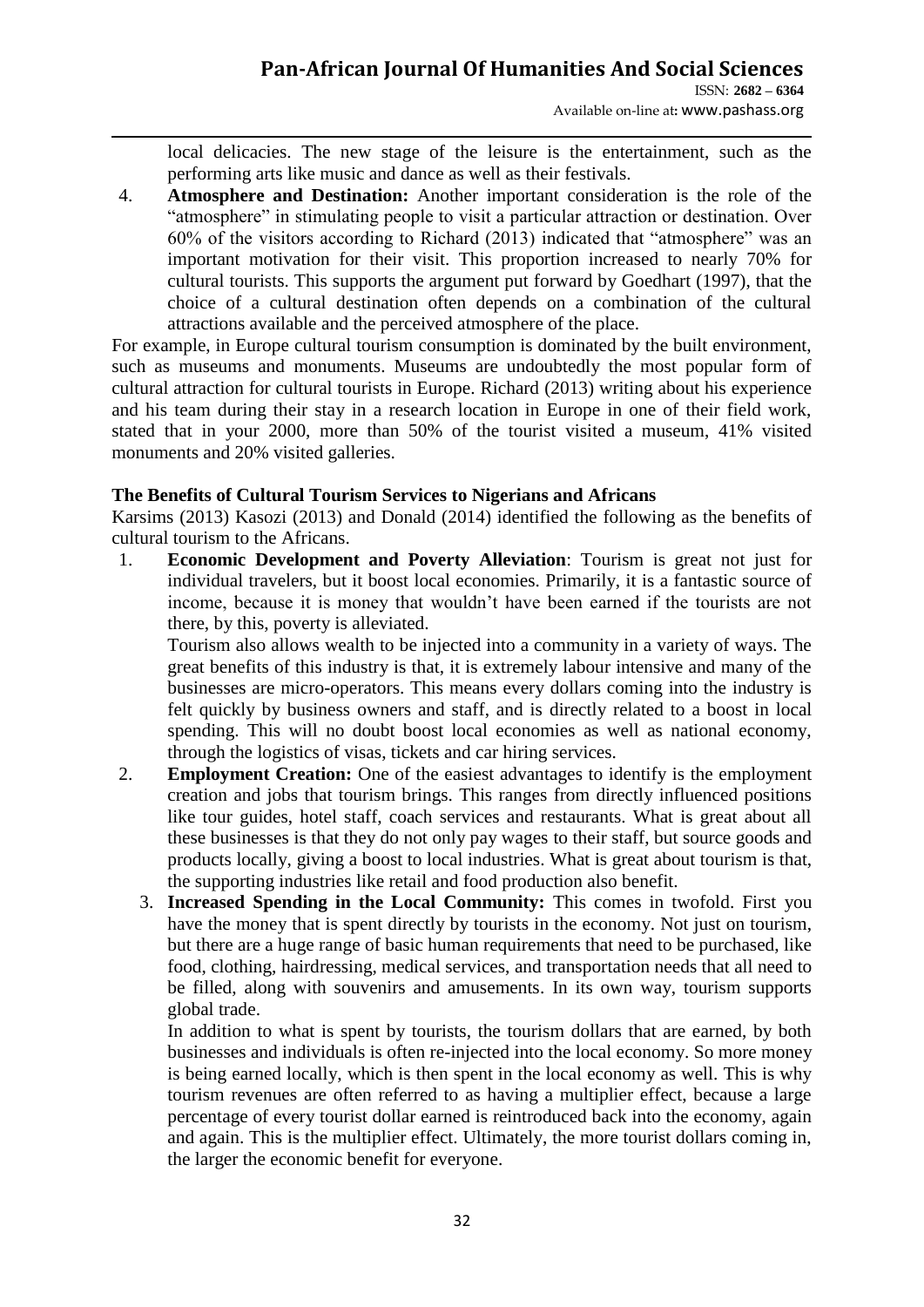ISSN: **2682 – 6364** Available on-line at**:** www.pashass.org

- 4. **Diversification:** In addition to bringing prosperity to an economy, it also allows an economy to develop a new form of income. This acts as an insurance policy in case of hard times, because the additional dollars coming in can help support traditional industries in case they come under financial pressure. This is especially important for communities that rely on a single industry, or where there is a concentration of industry that is environmentally damaging such as mining or manufacturing. It's also important for rural communities, where there is significant risk based on the farming conditions and global commodity prices. Tourism allows a community to diversify their sources of income, and rely less on a single industry.
- 5. **Infrastructure:** The additional revenue that comes into a community also benefits the local council or governments. It means more tax dollars, which allows public projects to be launched or developed. This means the infrastructure improves, with new roads being built, parks developed and public spaces improved. The better facilities brings in more visitors, but is a fantastic benefit to local residents, especially when there is enough revenue to build new airports, schools and hospitals, which all support the economic development even further. Without a good infrastructure, the flow of goods and services is impossible, and tourism revenues allow this to be supported.
- 6. **Opportunities:** Bringing tourists into a community gives it new life, and creates opportunities for entrepreneurs to establish new services and products, or facilities that would not be sustainable based on the local population of residents alone. Tourists are all potential customers, and with the right approach can be targeted in a business strategy that allows for fantastic success.

### **The Future Challenges Facing Cultural Tourism development in Nigeria**

While the future challenges facing cultural tourism may not be the same in all places and countries in Africa, some fundamental ones in Nigeria are chronicled as follows:

- 1. **Smuggling, Theft, Vandalism and Looting of Museums**: African cultural heritage/tourism, are faced with a lot of challenges such as the influence of modernity, smuggling, theft, vandalism and looting of museums. It is on record according to Edokpolor (2010) that most of our monuments and relics have been destroyed or carted away. Some years ago, it was alleged that some of the remnants of Benin artifacts in Nigeria that were looted during the Benin in famous British expedition kept under the management of national commission for museums and monuments, have been systematically looted by top personnel saddled with their preservation. This prompted petitions by the Benin national congress against the agency, and it was climaxed by a law suit at the federal high court, Benin. Such practices and related ones abound in the whole of Africa.
- 2. **Religious Dogmatism and Fanatism:** Another most threatening challenges facing Nigerian cultural heritage and tourism, is religious dogmatism and iconoclasm. Eluyemi (2002) refers to them as die-hard suffering from colonial hangover; they are the religious zealots who burn cultural objects in the name of deliverance.
- 3. **Improper Maintenance Occasioned by Poor Funding:** Apart from human activities, in West Africa, the soils are generally acidic and the vagaries of weather as well as the destructive nature of termites, militates against good preservation of cultural heritages for tourism Ogundele, (2000). Inspite of the above, in Nigeria for example, the National Antiquities Commission (NAC) now National Commission for Museums and Monuments(NCMM) has taken bold steps in preserving these threatened heritages. But the efforts by (NCMM) have often been frustrated by some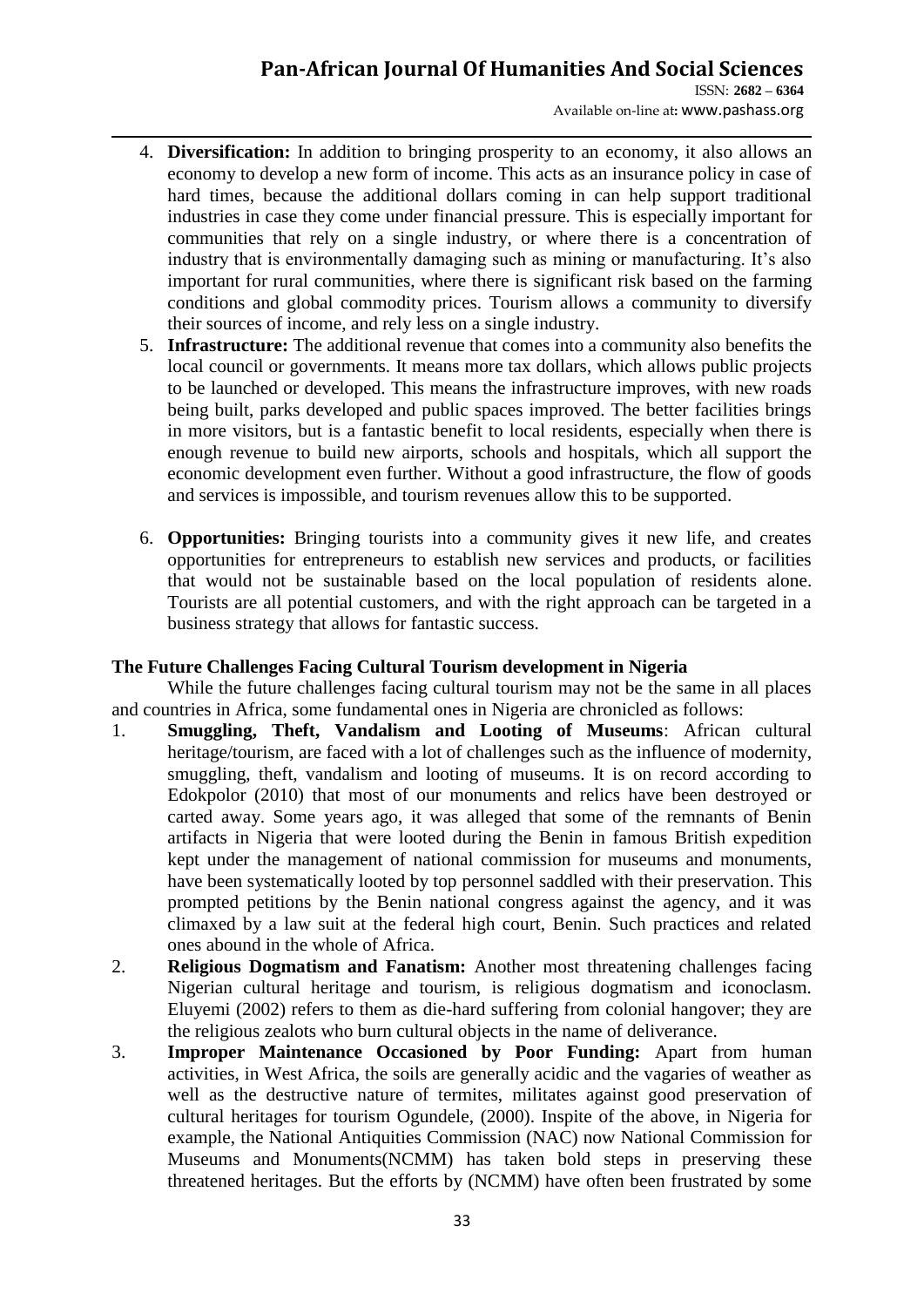ISSN: **2682 – 6364** Available on-line at**:** www.pashass.org

challenges ranging from low subventions and poor funding from government to carry out their statutory responsibility of maintenance and preservation.

- 4. **Modernization, Social Change and Moral Failure**: Social change implies an alterations, modification or shift in behaviour, attitude, social institutions and social structure. Most African social institutions and structures such as a family, marriage and kinship systems are threatened by the wave of modernization, globalization and social change. For instance, Onyima (2015) posited that the value system has gradually been eroded as issues like respect for elders, chastity, integrity and morality are considered archaic, while wrong values like disrespect, disobedience, nudity, fraud, kidnapping and hired assassination are entrenched in the society due to the influence of globalization. To the Africans and Nigerian in particular the constant influx of tourists to the continent and the country respectively in the name of tourism will further debased the moral status of the region, hence so many Africans are aversive to African tourism.
- 5. **Insecurity:** Another major threat to the future of African cultural tourism is insecurity. The fear of kidnapping or hostage taking and terrorism occasioned by youth restiveness, religious riots, Boko Haram insurgence and cattle rustlings among others, have not helped matters. It is in view of this Erhuvwujefe (2002) and Rotich (2012) react "The hosting right of miss world Beauty Peagent which was given to Nigerian in 2002 was sabotaged by religious fanatists who initiated riot in Kaduna and Abuja and visitors, guests and beauty queens of different nations that were already landing in Abuja the venue of the event were scared away by Muslim fanatist Erhuvuwjefe (2002). Also insecurity is rampant in the cultural site destination in Kenya according to Rotich (2012). The scholar explained that in early 2007 and 2008 Mt. Elgon forest, Turkana and Samburu areas in Northern Kenya experienced a lot of insecurity and the areas are rich in cultural tourism activities, but are prone to cattle rustling among others.
- 6. **Corruption:** The issue of corruption is extremely rampant across Africa in general and Nigeria in particular as money or fund appropriated by government for the provision and maintenance of tourism infrastructures, are either misappropriated or diverted, thus jeopardizing tourism development in Africa. for example Rotich (2012) reported that, one government minister in Kenya hijacked a stadium project and built his own home. These are not healthy developments for African tourism.
- **7. Conflicts and War:** Conflict is a situation of misunderstanding or disagreement between two or more persons, with the intention to inflict more pain on the rivals. In Africa, conflicts and war abound intermittently. The various natural and cultural heritages both in Nigeria and across Africa such as monuments, museums, games reserves, wildlife, sanctuaries and national parks are the most affected as they are targets for destruction during conflicts.
- **8. Developmental Projects:** Developmental projects like road constructions, buildings and large – scale agriculture, destroys cultural heritages and tourism potentials, artifacts and historical relics. Most times construction engineers do not embark on cultural or environment impact assessment (EIA) before carrying out any construction Onyima (2005). This to a great extent has endangers African cultural tourism now and in the future.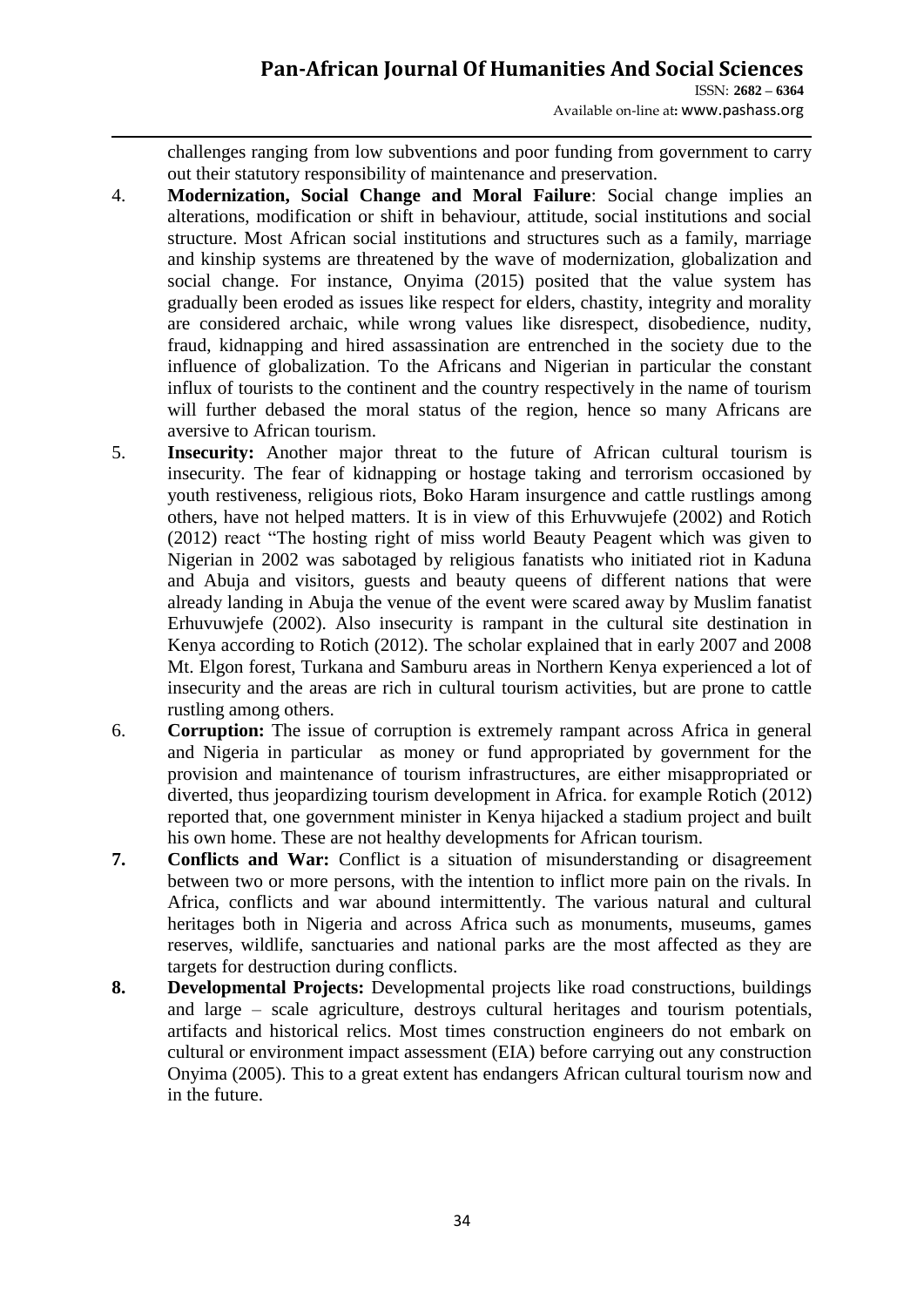### **1.7 Conclusion**

In conclusion therefore, it must be realized that the enormous benefits inherent in the tourism development of any African country, especially Nigeria is a major impetus not only in boosting its socio-economic status, self-reliance and self-sufficiency, but in enhancing social integration and national development. Consequent upon this, the government, communities, corporate bodies, well meaning individuals and the entire citizens, should take it as a clarion call and as a point of duty to protect and preserve the tourism potentials that abound in their environment.

### **Recommendations**

Considering the benefits inherent in cultural tourism services to the Africans in general and Nigeria in particular against the background of its challenges, the work advanced the following recommendations to reposition it for higher productivity.

- 1. The government should be more pro-active by instituting higher sanctions on those found culpable in smuggling, stealing, vandalization and looting of museums to serve as deterrent to others.
- 2. Nigerians and Africans in general, should be re-oriented on the values of its cultural heritage and the need to preserve and protect them at all times.
- 3. Government and organizations in charge of fundings and maintenance of tourism facilities, should endeavour to improve its funding and also ensure that it is appropriately utilized to attract voluntary donors.
- 4. Religious bigots, should be sensitized and educated by their leaders to draw a distinction between cultural objects and religious objects during deliverance session to prevent the destruction of cultural object ignorantly.
- 5. The government should be up and doing in improving the security situations across the continent in order to boost patronage for the tourism industries.
- 6. Those found to be corrupt by either misappropriating or diverting fund meant for the development and maintenance of tourism facilities, should not only been jailed, but have all their properties confiscated and sold by the government, and the money realized be used to develop tourism and part used as cash transfer to the less privilege.
- **7.** Henceforth, construction engineers should and must embark on cultural or environmental impact assessment before carrying out any infrastructural construction like roads, building etc to prevent the destruction of cultural heritages and tourism potentials.

### **References**

- Donald, Reid (2012). *Development of Cultural Tourism in Africa: A Community Based Approach.* Canada: University of Guelph press.
- Edokpolor, Aiyamenkhue (2010). Tourism and Cultural Diversities in Nigeria: Challenges and Prospects being a lecture delivered to the Benin National Congress at Its  $6<sup>th</sup>$  Benin Merit Award  $27<sup>th</sup>$  December.
- Erhuvwujefe, A. J. (2002). Religion, Terrorism and National Development. Being a paper presented at the 1<sup>st</sup> Bi-Ennial National Conference of the School of Arts and Social Sciences, College of Education, Warri – Delta State.
- Erhuvwujefe, A. J. (2018). *Cultural Tourism Services and Ethics in African Culture.* Being a seminar paper presented in the faculty of humanities Imo State University, Owerri – Nigeria.
- Isiramen, C. O. (2011). *Religion and the Nigerian Nation.* Benin-City Jeeps publishers.